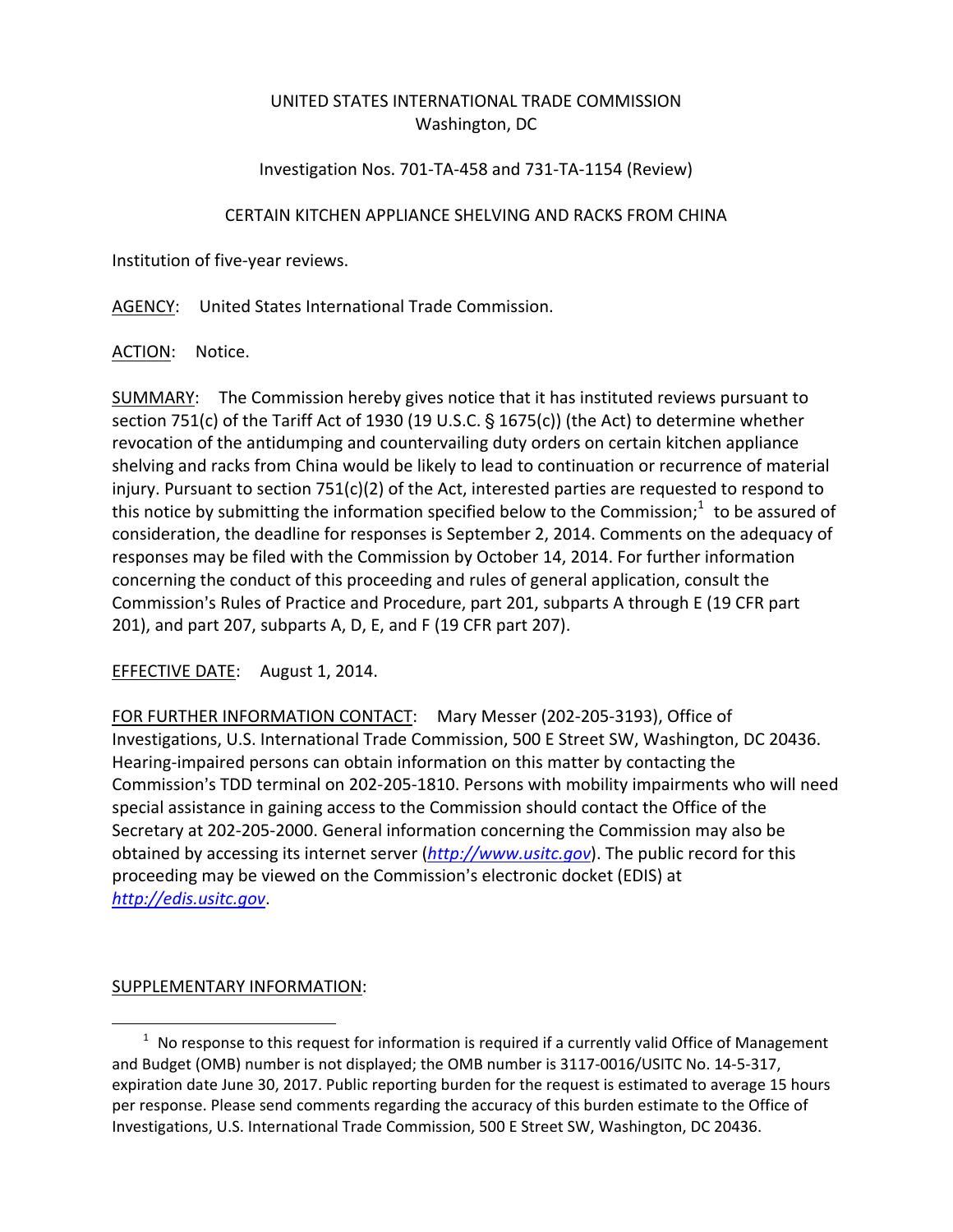Background.--On September 14, 2009, the Department of Commerce issued antidumping and countervailing duty orders on imports of certain kitchen appliance shelving and racks from China (74 FR 46971). The Commission is conducting reviews to determine whether revocation of the orders would be likely to lead to continuation or recurrence of material injury to the domestic industry within a reasonably foreseeable time. It will assess the adequacy of interested party responses to this notice of institution to determine whether to conduct full or expedited reviews. The Commission's determinations in any expedited reviews will be based on the facts available, which may include information provided in response to this notice.

Definitions.—The following definitions apply to these reviews:

- (1) *Subject Merchandise* is the class or kind of merchandise that is within the scope of the five‐year reviews, as defined by the Department of Commerce.
- (2) The *Subject Country* in these reviews is China.
- (3) The *Domestic Like Product* is the domestically produced product or products which are like, or in the absence of like, most similar in characteristics and uses with, the *Subject Merchandise*. In its original determinations, the Commission found two *Domestic Like Products*: (1) certain refrigeration shelving and baskets for refrigerators, freezers, combination refrigerator/freezers and other refrigerating or freezing equipment ("refrigeration shelving"); and (2) certain oven racks, side racks, and subframes for cooking stoves, ranges, and ovens ("oven racks").
- (4) The *Domestic Industry* is the U.S. producers as a whole of the *Domestic Like Product*, or those producers whose collective output of the *Domestic Like Product* constitutes a major proportion of the total domestic production of the product. Based on its original determinations of two separate *Domestic Like Products*, the Commission found two *Domestic Industries* consisting of the following: (1) all producers of certain refrigeration shelving and baskets for refrigerators, freezers, combination refrigerator/freezers, and other refrigerating or freezing equipment; and (2) all producers of certain oven racks, side racks, and subframes for cooking stoves, ranges, and ovens.
- (5) The *Order Date* is the date that the antidumping and countervailing duty orders under review became effective. In these reviews, the *Order Date* is September 14, 2014.
- (6) An *Importer* is any person or firm engaged, either directly or through a parent company or subsidiary, in importing the *Subject Merchandise* into the United States from a foreign manufacturer or through its selling agent.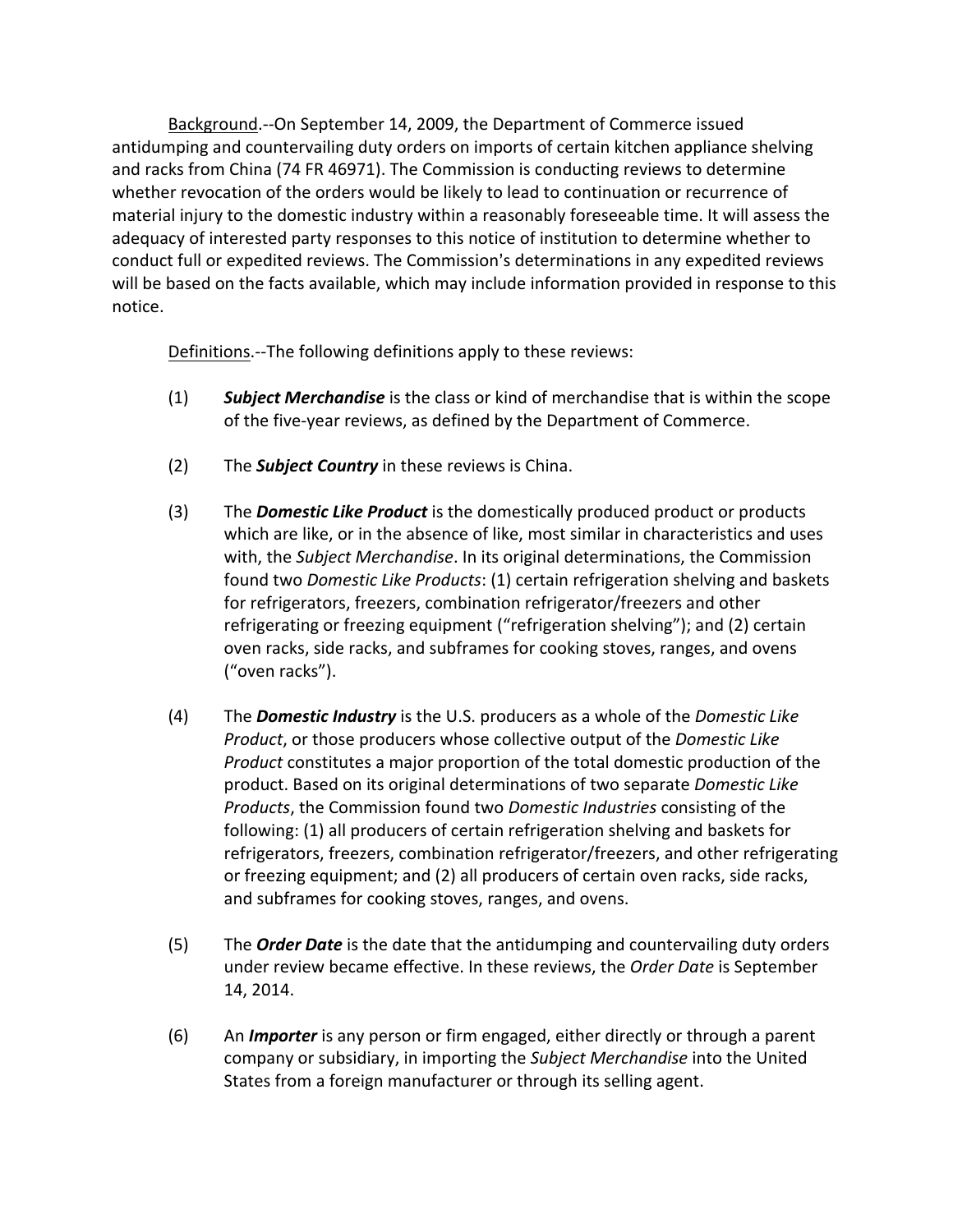Participation in the proceeding and public service list.--Persons, including industrial users of the *Subject Merchandise* and, if the merchandise is sold at the retail level, representative consumer organizations, wishing to participate in the proceeding as parties must file an entry of appearance with the Secretary to the Commission, as provided in section  $201.11(b)(4)$  of the Commission's rules, no later than 21 days after publication of this notice in the *Federal Register*. The Secretary will maintain a public service list containing the names and addresses of all persons, or their representatives, who are parties to the proceeding.

Former Commission employees who are seeking to appear in Commission five‐year reviews are advised that they may appear in a review even if they participated personally and substantially in the corresponding underlying original investigation or an earlier review of the same underlying investigation. The Commission's designated agency ethics official has advised that a five‐year review is not the same particular matter as the underlying original investigation, and a five‐year review is not the same particular matter as an earlier review of the same underlying investigation for purposes of 18 U.S.C. § 207, the post employment statute for Federal employees, and Commission rule 201.15(b) (19 CFR § 201.15(b)), 79 FR 3246 (Jan. 17, 2014), 73 FR 24609 (May 5, 2008). Consequently, former employees are not required to seek Commission approval to appear in a review under Commission rule 19 CFR § 201.15, even if the corresponding underlying original investigation or an earlier review of the same underlying investigation was pending when they were Commission employees. For further ethics advice on this matter, contact Carol McCue Verratti, Deputy Agency Ethics Official, at 202‐205‐3088.

Limited disclosure of business proprietary information (BPI) under an administrative protective order (APO) and APO service list.--Pursuant to section 207.7(a) of the Commission's rules, the Secretary will make BPI submitted in this proceeding available to authorized applicants under the APO issued in the proceeding, provided that the application is made no later than 21 days after publication of this notice in the *Federal Register*. Authorized applicants must represent interested parties, as defined in 19 U.S.C.  $\S$  1677(9), who are parties to the proceeding. A separate service list will be maintained by the Secretary for those parties authorized to receive BPI under the APO.

Certification.--Pursuant to section 207.3 of the Commission's rules, any person submitting information to the Commission in connection with this proceeding must certify that the information is accurate and complete to the best of the submitter's knowledge. In making the certification, the submitter will be deemed to consent, unless otherwise specified, for the Commission, its employees, and contract personnel to use the information provided in any other reviews or investigations of the same or comparable products which the Commission conducts under Title VII of the Act, or in internal audits and investigations relating to the programs and operations of the Commission pursuant to 5 U.S.C. Appendix 3.

Written submissions.--Pursuant to section 207.61 of the Commission's rules, each interested party response to this notice must provide the information specified below. The deadline for filing such responses is September 2, 2014. Pursuant to section 207.62(b) of the Commission's rules, eligible parties (as specified in Commission rule 207.62(b)(1)) may also file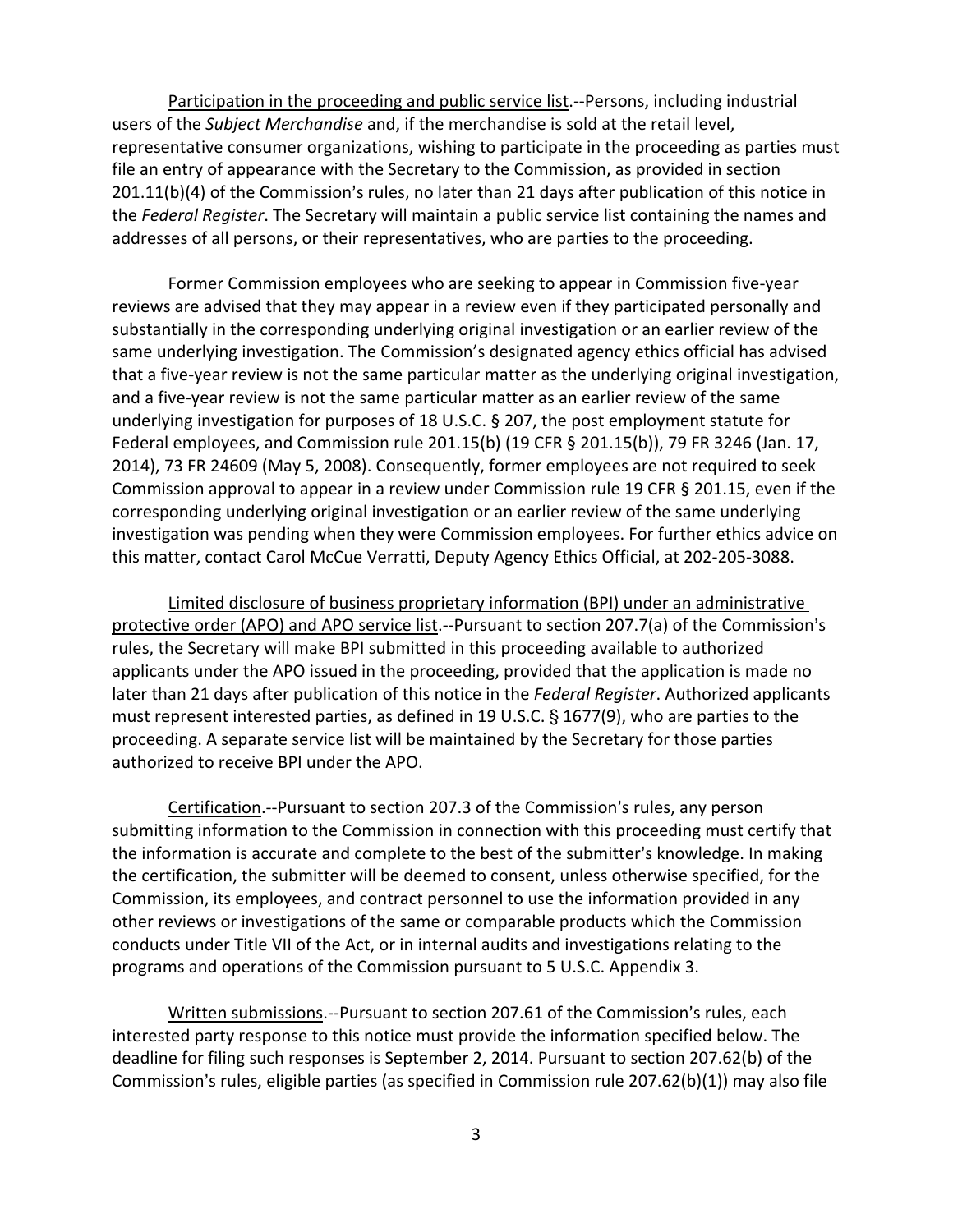comments concerning the adequacy of responses to the notice of institution and whether the Commission should conduct expedited or full reviews. The deadline for filing such comments is October 14, 2014. All written submissions must conform with the provisions of sections 201.8 and 207.3 of the Commission's rules and any submissions that contain BPI must also conform with the requirements of sections 201.6 and 207.7 of the Commission's rules. Please be aware that the Commission's rules with respect to electronic filing have been amended. The amendments took effect on November 7, 2011. See 76 FR 61937 (Oct. 6, 2011) and the revised Commission's Handbook on E‐Filing, available on the Commission's website at *http://edis.usitc.gov. Also, in accordance with sections 201.16(c) and 207.3 of the Commission's* rules, each document filed by a party to the proceeding must be served on all other parties to the proceeding (as identified by either the public or APO service list as appropriate), and a certificate of service must accompany the document (if you are not a party to the proceeding you do not need to serve your response).

Inability to provide requested information. -- Pursuant to section 207.61(c) of the Commission's rules, any interested party that cannot furnish the information requested by this notice in the requested form and manner shall notify the Commission at the earliest possible time, provide a full explanation of why it cannot provide the requested information, and indicate alternative forms in which it can provide equivalent information. If an interested party does not provide this notification (or the Commission finds the explanation provided in the notification inadequate) and fails to provide a complete response to this notice, the Commission may take an adverse inference against the party pursuant to section 776(b) of the Act (19 U.S.C.  $\S$  1677e(b)) in making its determinations in the reviews.

INFORMATION TO BE PROVIDED IN RESPONSE TO THIS NOTICE OF INSTITUTION: Please provide the requested information separately for each *Domestic Like Product*, as defined by the Commission in its original determinations, and for each of the products identified by Commerce as Subject Merchandise. As used below, the term "firm" includes any related firms.

- (1) The name and address of your firm or entity (including World Wide Web address) and name, telephone number, fax number, and E‐mail address of the certifying official.
- (2) A statement indicating whether your firm/entity is a U.S. producer of the *Domestic Like Products*, a U.S. union or worker group, a U.S. importer of the *Subject Merchandise*, a foreign producer or exporter of the *Subject Merchandise*, a U.S. or foreign trade or business association, or another interested party (including an explanation). If you are a union/worker group or trade/business association, identify the firms in which your workers are employed or which are members of your association.
- (3) A statement indicating whether your firm/entity is willing to participate in this proceeding by providing information requested by the Commission.
- (4) A statement of the likely effects of the revocation of the antidumping and countervailing duty orders on the *Domestic Industries* in general and/or your firm/entity specifically.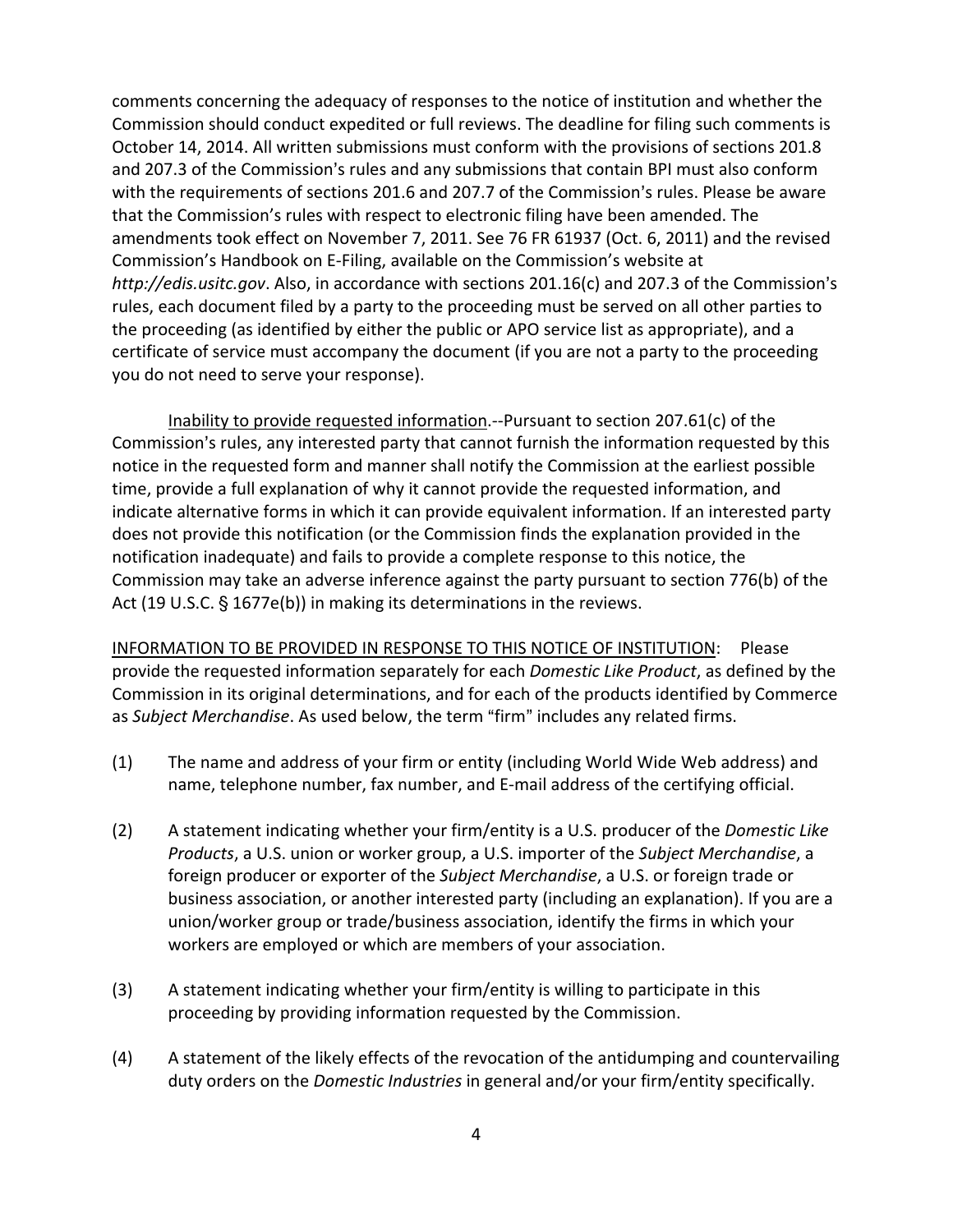In your response, please discuss the various factors specified in section 752(a) of the Act  $(19 \text{ U.S.C. } § 1675a(a))$  including the likely volume of subject imports, likely price effects of subject imports, and likely impact of imports of *Subject Merchandise* on the *Domestic Industries*.

- (5) A list of all known and currently operating U.S. producers of the *Domestic Like Products*. Identify any known related parties and the nature of the relationship as defined in section 771(4)(B) of the Act (19 U.S.C. § 1677(4)(B)).
- (6) A list of all known and currently operating U.S. importers of the *Subject Merchandise* and producers of the *Subject Merchandise* in the *Subject Country* that currently export or have exported *Subject Merchandise* to the United States or other countries since the *Order Date*.
- (7) A list of 3‐5 leading purchasers in the U.S. market for the *Domestic Like Products* and the *Subject Merchandise* (including street address, World Wide Web address, and the name, telephone number, fax number, and E‐mail address of a responsible official at each firm).
- (8) A list of known sources of information on national or regional prices for the *Domestic Like Products* or the *Subject Merchandise* in the U.S. or other markets.
- (9) If you are a U.S. producer of the *Domestic Like Products*, provide the following information on your firm's operations on the products during calendar year 2013, except as noted (report quantity data in units and value data in U.S. dollars, f.o.b. plant). If you are a union/worker group or trade/business association, provide the information, on an aggregate basis, for the firms in which your workers are employed/which are members of your association.
	- (a) Production (quantity) and, if known, an estimate of the percentage of total U.S. production of the *Domestic Like Products* accounted for by your firm's(s') production;
	- (b) Capacity (quantity) of your firm to produce the *Domestic Like Products* (i.e., the level of production that your establishment(s) could reasonably have expected to attain during the year, assuming normal operating conditions (using equipment and machinery in place and ready to operate), normal operating levels (hours per week/weeks per year), time for downtime, maintenance, repair, and cleanup, and a typical or representative product mix);
	- (c) the quantity and value of U.S. commercial shipments of the *Domestic Like Products* produced in your U.S. plant(s);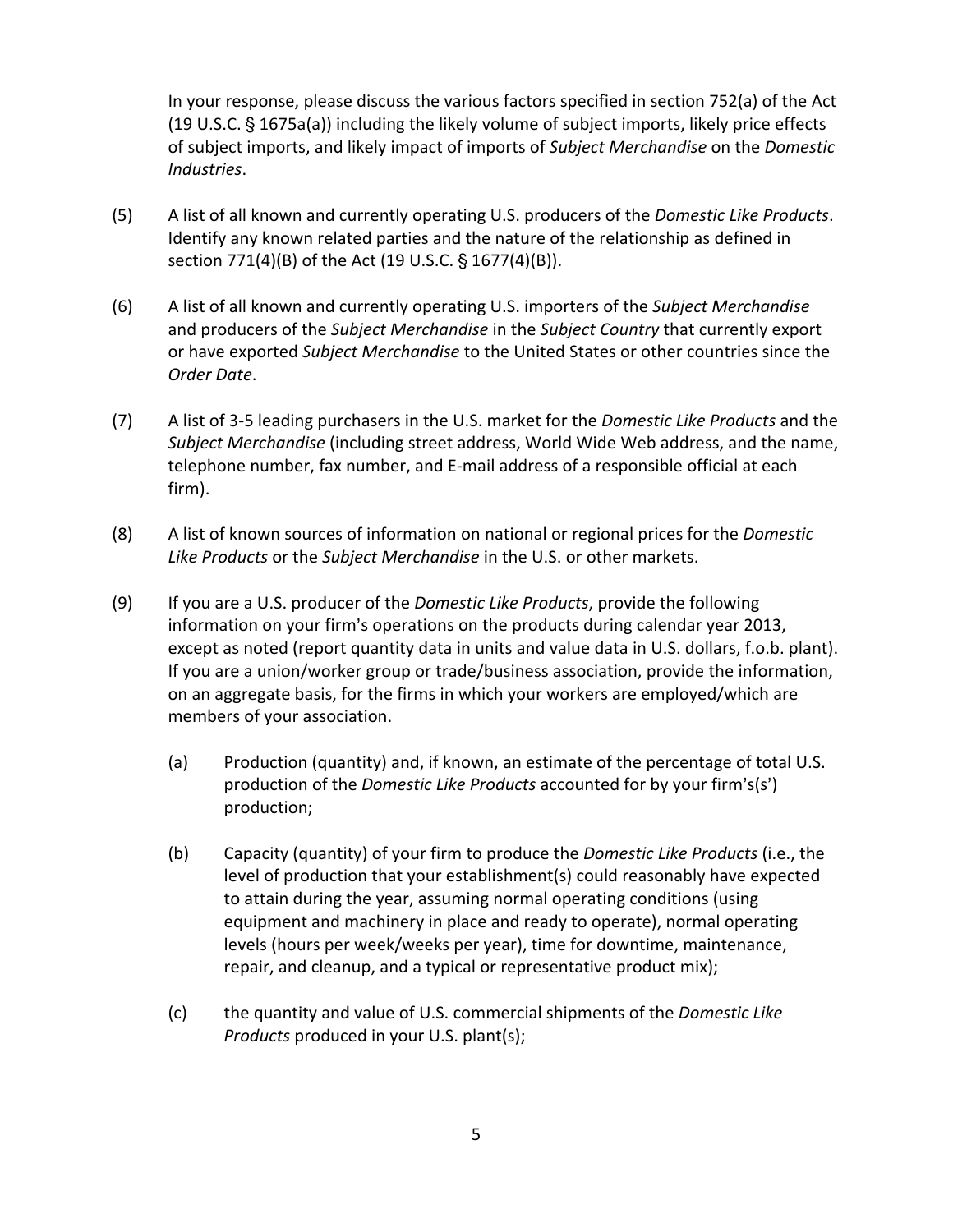- (d) the quantity and value of U.S. internal consumption/company transfers of the *Domestic Like Products* produced in your U.S. plant(s); and
- (e) the value of (i) net sales, (ii) cost of goods sold (COGS), (iii) gross profit, (iv) selling, general and administrative (SG&A) expenses, and (v) operating income of the *Domestic Like Products* produced in your U.S. plant(s) (include both U.S. and export commercial sales, internal consumption, and company transfers) for your most recently completed fiscal year (identify the date on which your fiscal year ends).
- (10) If you are a U.S. importer or a trade/business association of U.S. importers of the *Subject Merchandise* from the *Subject Countries*, provide the following information on your firm's(s') operations on that product during calendar year 2013 (report quantity data in units and value data in U.S. dollars). If you are a trade/business association, provide the information, on an aggregate basis, for the firms which are members of your association.
	- (a) The quantity and value (landed, duty‐paid but not including antidumping or countervailing duties) of U.S. imports and, if known, an estimate of the percentage of total U.S. imports of *Subject Merchandise* from the *Subject Country* accounted for by your firm's(s') imports;
	- (b) the quantity and value (f.o.b. U.S. port, including antidumping and/or countervailing duties) of U.S. commercial shipments of *Subject Merchandise* imported from the *Subject Country*; and
	- (c) the quantity and value (f.o.b. U.S. port, including antidumping and/or countervailing duties) of U.S. internal consumption/company transfers of *Subject Merchandise* imported from the *Subject Country*.
- (11) If you are a producer, an exporter, or a trade/business association of producers or exporters of the *Subject Merchandise* in the *Subject Country*, provide the following information on your firm's(s') operations on that product during calendar year 2013 (report quantity data in units and value data in U.S. dollars, landed and duty‐paid at the U.S. port but not including antidumping or countervailing duties). If you are a trade/business association, provide the information, on an aggregate basis, for the firms which are members of your association.
	- (a) Production (quantity) and, if known, an estimate of the percentage of total production of *Subject Merchandise* in the *Subject Country* accounted for by your firm's(s') production;
	- (b) Capacity (quantity) of your firm(s) to produce the *Subject Merchandise* in the *Subject Country* (i.e., the level of production that your establishment(s) could